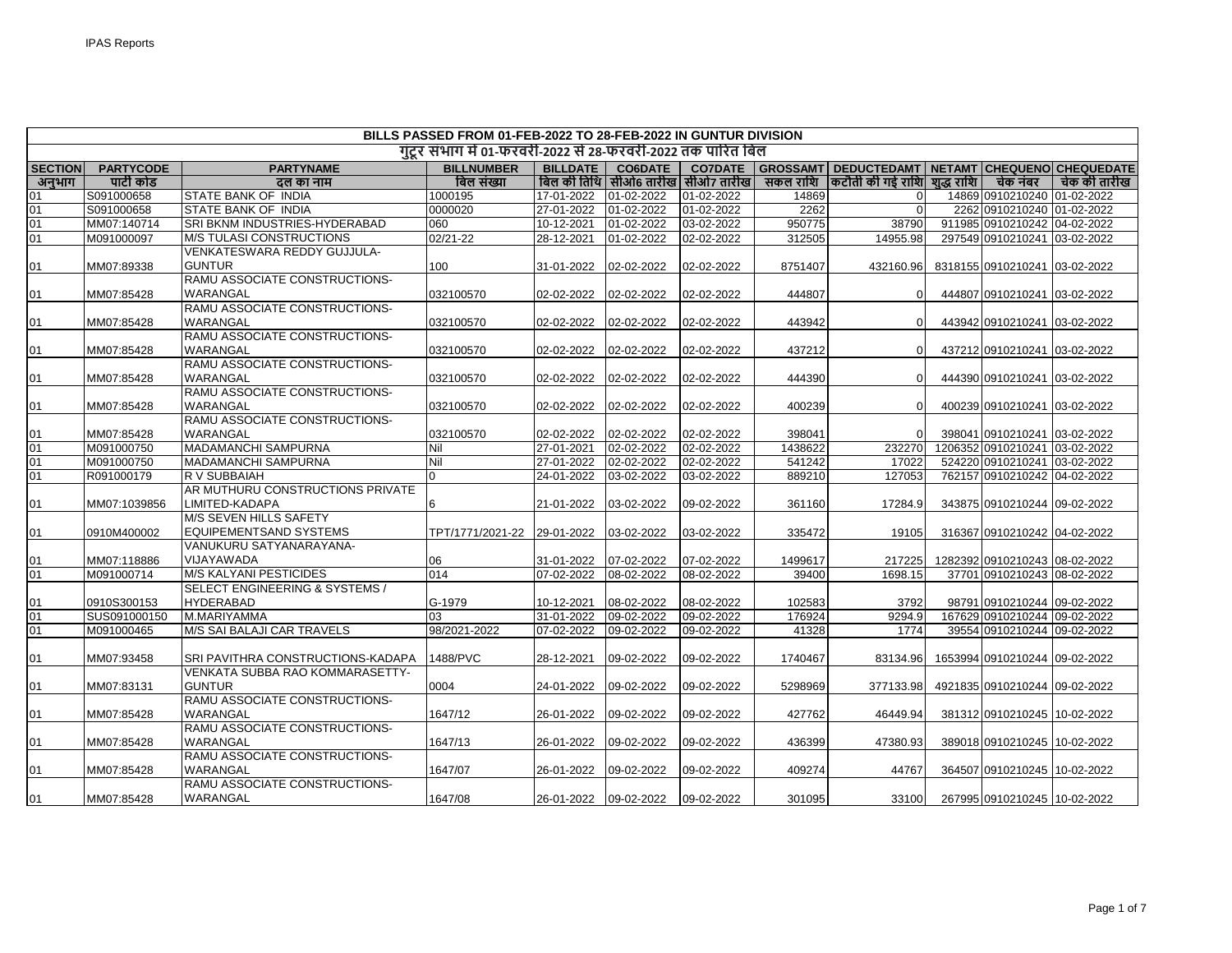|                 |              | RAMU ASSOCIATE CONSTRUCTIONS-         |                             |            |            |            |          |            |                |                               |            |
|-----------------|--------------|---------------------------------------|-----------------------------|------------|------------|------------|----------|------------|----------------|-------------------------------|------------|
| 01              | MM07:85428   | WARANGAL                              | 1647/09                     | 26-01-2022 | 09-02-2022 | 09-02-2022 | 414166   | 44983      |                | 369183 0910210245 10-02-2022  |            |
|                 |              | RAMU ASSOCIATE CONSTRUCTIONS-         |                             |            |            |            |          |            |                |                               |            |
| 01              | MM07:85428   | WARANGAL                              | 1647/10                     | 26-01-2022 | 09-02-2022 | 09-02-2022 | 338518   | 36823      |                | 301695 0910210245 10-02-2022  |            |
|                 |              | RAMU ASSOCIATE CONSTRUCTIONS-         |                             |            |            |            |          |            |                |                               |            |
| 01              | MM07:85428   | WARANGAL                              | 1647/11                     | 26-01-2022 | 09-02-2022 | 09-02-2022 | 390320   | 42410      |                | 347910 0910210245 10-02-2022  |            |
| 01              | 0910GEM07675 | K SANKARA RAO                         | $01/21 - 22$                | 06-01-2022 | 09-02-2022 | 10-02-2022 | 539946   | 26780.99   |                | 513165 0910210246 11-02-2022  |            |
| 01              | R091000138   | R. VENKATA NARAYANA                   | F&F 55                      | 06-01-2022 | 09-02-2022 | 10-02-2022 | 496699   | 64814      |                | 431885 0910210246 11-02-2022  |            |
|                 |              | KATRAGADDA VENKATESWARA RAO-          |                             |            |            |            |          |            |                |                               |            |
| 01              | MM07:92526   | <b>GUNTUR</b>                         | 06                          | 08-02-2022 | 11-02-2022 | 11-02-2022 | 159820   | 7820.9     |                | 151997 0910210246 11-02-2022  |            |
|                 |              | PARTH SARTHI ENVIRO ENGINEERS-        |                             |            |            |            |          |            |                |                               |            |
| 01              | MM07:95535   | <b>SOUTH DELHI</b>                    | 066                         | 03-11-2021 | 11-02-2022 | 11-02-2022 | 503555   | 21660.91   |                | 373236 0910210246 11-02-2022  |            |
| 01              | MM07:1011547 | <b>B SREENIVAS GOUD-HYDERABAD</b>     | BSG/GNT/2122/01             | 24-01-2022 | 11-02-2022 | 11-02-2022 | 1724929  | 382748.91  |                | 1342180 0910210247 11-02-2022 |            |
|                 |              | ASST.DIRECTOR OF MINES AND            |                             |            |            |            |          |            |                |                               |            |
| 01              | A091000143   | GEOLOGY, PANDARIPURAM, GUNTUR         | 397806                      | 14-02-2022 | 14-02-2022 | 14-02-2022 | 6764543  |            | 6764543 091286 |                               | 18-02-2022 |
|                 |              | ASST. DIRECTOR OF MINES & GEOLOGY,    |                             |            |            |            |          |            |                |                               |            |
| 01              | 0910A700377  | <b>MARKAPUR</b>                       | 397807                      | 14-02-2022 | 14-02-2022 | 14-02-2022 | 70805    | U          |                | 70805 091290                  | 18-02-2022 |
|                 |              | ASST.DIRECTOR OF MINES & GEOLOGY,     |                             |            |            |            |          |            |                |                               |            |
| 01              | 0910A700379  | <b>NADIKUDI</b>                       | 3978                        | 14-02-2022 | 14-02-2022 | 14-02-2022 | 632458   | U          |                | 632458 091290                 | 18-02-2022 |
|                 |              | <b>ASST DIRECTOR OF MINES &amp;</b>   |                             |            |            |            |          |            |                |                               |            |
| 01              | A091000142   | GEOLOGY, BANAGANE PALLI               | 397809                      | 14-02-2022 | 14-02-2022 | 14-02-2022 | 39043    | 0          |                | 39043 091290                  | 18-02-2022 |
|                 |              | ASST.DIRECTOR OF MINES & GEOLOGY,     |                             |            |            |            |          |            |                |                               |            |
| 01              | 0910A700380  | <b>NALGONDA</b>                       | 397810                      | 14-02-2022 | 14-02-2022 | 14-02-2022 | 155961   | U          |                | 155961 091290                 | 18-02-2022 |
|                 |              | AP BUILDING & OTHER CONSTRUCTION      |                             |            |            |            |          |            |                |                               |            |
| 01              | NB0910SCR06  | WORKERS WELFARE BOARD, HYD            | 397813                      | 14-02-2022 | 14-02-2022 | 15-02-2022 | 5425455  | 54255      | 5371200 091285 |                               | 18-02-2022 |
| 01              | MM07:86442   | J N CONSTRUCTIONS-NALGONDA            | 301/G/2021-22               | 10-02-2022 | 15-02-2022 | 15-02-2022 | 4966552  | 703022.96  |                | 4263529 0910210251 17-02-2022 |            |
| 01              | MM07:83128   | MANNAVA SATISH BABU-GUNTUR            | 07/21-22                    | 09-02-2022 | 15-02-2022 | 23-02-2022 | 318951   | 14923.96   |                | 296922 0910210256 24-02-2022  |            |
| 01              | MM07:86397   | HANUMAN CONSTRUCTIONS-KHAMMAM         | 21/0023/B3                  | 05-01-2022 | 15-02-2022 | 15-02-2022 | 354290   | 38212.94   |                | 316077 0910210249 15-02-2022  |            |
| 01              | M091000741   | MOPARTHI SRINIVASA RAO                | 008                         | 17-01-2022 | 15-02-2022 | 15-02-2022 | 41625    | 1784.99    |                | 39840 0910210249 15-02-2022   |            |
| 01              | P091000048   | P.VENKATESWARLU                       | 176                         | 10-01-2022 | 15-02-2022 | 15-02-2022 | 83300    | 3570.8     |                | 79729 0910210249 15-02-2022   |            |
| 01              | MM07:83169   | <b>RAYAPPA GUDESA-GUNTUR</b>          | 24/21-22                    | 01-02-2022 | 15-02-2022 | 15-02-2022 | 2991116  | 322612.9   |                | 2668503 0910210251 17-02-2022 |            |
| 01              | MM07:1015945 | VUNNAM VENKATA RAO-GUNTUR             |                             | 31-01-2022 | 15-02-2022 | 16-02-2022 | 10369564 | 1122754.9  |                | 9246809 0910210251 17-02-2022 |            |
| 01              | MM07:1019677 | VEMULA VINOD REDDY-GUNTUR             | <b>SCR/03</b>               | 27-01-2022 | 15-02-2022 | 16-02-2022 | 3864535  | 449040.99  |                | 3415494 0910210251 17-02-2022 |            |
| 01              | G091000082   | G.V.SATYANARAYANA MURTHY              | 29                          | 14-02-2022 | 15-02-2022 | 17-02-2022 | 410206   | 40723      |                | 369483 0910210252 18-02-2022  |            |
| 01              | M091000436   | MS APEX MEGA PROJECTS PVT LTD         | AMPL/GNT/Bio-CC9 20-01-2022 |            | 16-02-2022 | 17-02-2022 | 853069   | 43110.85   |                | 809958 0910210252 18-02-2022  |            |
|                 |              | SRINIVASA EDIFICE PVT LTD-            |                             |            |            |            |          |            |                |                               |            |
| 01              | MM07:83497   | SECUNDERABAD                          | 2021-22/0504                | 04-02-2022 | 16-02-2022 | 16-02-2022 | 6573156  | 1389394.92 |                | 5183761 0910210251 17-02-2022 |            |
|                 |              | RAMU ASSOCIATE CONSTRUCTIONS-         |                             |            |            |            |          |            |                |                               |            |
| 01              | MM07:85428   | WARANGAL                              | 1647/14                     | 26-01-2022 | 16-02-2022 | 17-02-2022 | 453295   | 49203.99   |                | 404091 0910210252 18-02-2022  |            |
|                 |              | RAMU ASSOCIATE CONSTRUCTIONS-         |                             |            |            |            |          |            |                |                               |            |
| 01              | MM07:85428   | WARANGAL                              | 1647/16                     | 26-01-2022 | 16-02-2022 | 17-02-2022 | 334533   | 36393.91   |                | 298139 0910210252 18-02-2022  |            |
|                 |              | RAMU ASSOCIATE CONSTRUCTIONS-         |                             |            |            |            |          |            |                |                               |            |
| 01              | MM07:85428   | WARANGAL                              | 1647/17                     | 26-01-2022 | 16-02-2022 | 17-02-2022 | 297303   | 32377.99   |                | 264925 0910210252 18-02-2022  |            |
|                 |              | RAMU ASSOCIATE CONSTRUCTIONS-         |                             |            |            |            |          |            |                |                               |            |
| 01              | MM07:85428   | WARANGAL                              | 1647/15                     | 26-01-2022 | 16-02-2022 | 17-02-2022 | 189722   | 20620.95   |                | 169101 0910210252 18-02-2022  |            |
| $\overline{01}$ | MM07:83119   | RAVITEJA AND CO-PRAKASAM              | 23                          | 03-02-2022 | 17-02-2022 | 17-02-2022 | 2070577  | 320430.92  |                | 1750146 0910210252 18-02-2022 |            |
|                 |              |                                       |                             |            |            |            |          |            |                |                               |            |
| 01              | MM07:126306  | TANISHA ENGINEERING WORKS-BILASPUR 01 |                             | 31-01-2022 | 17-02-2022 | 17-02-2022 | 183366   | 25747.98   |                | 157618 0910210252 18-02-2022  |            |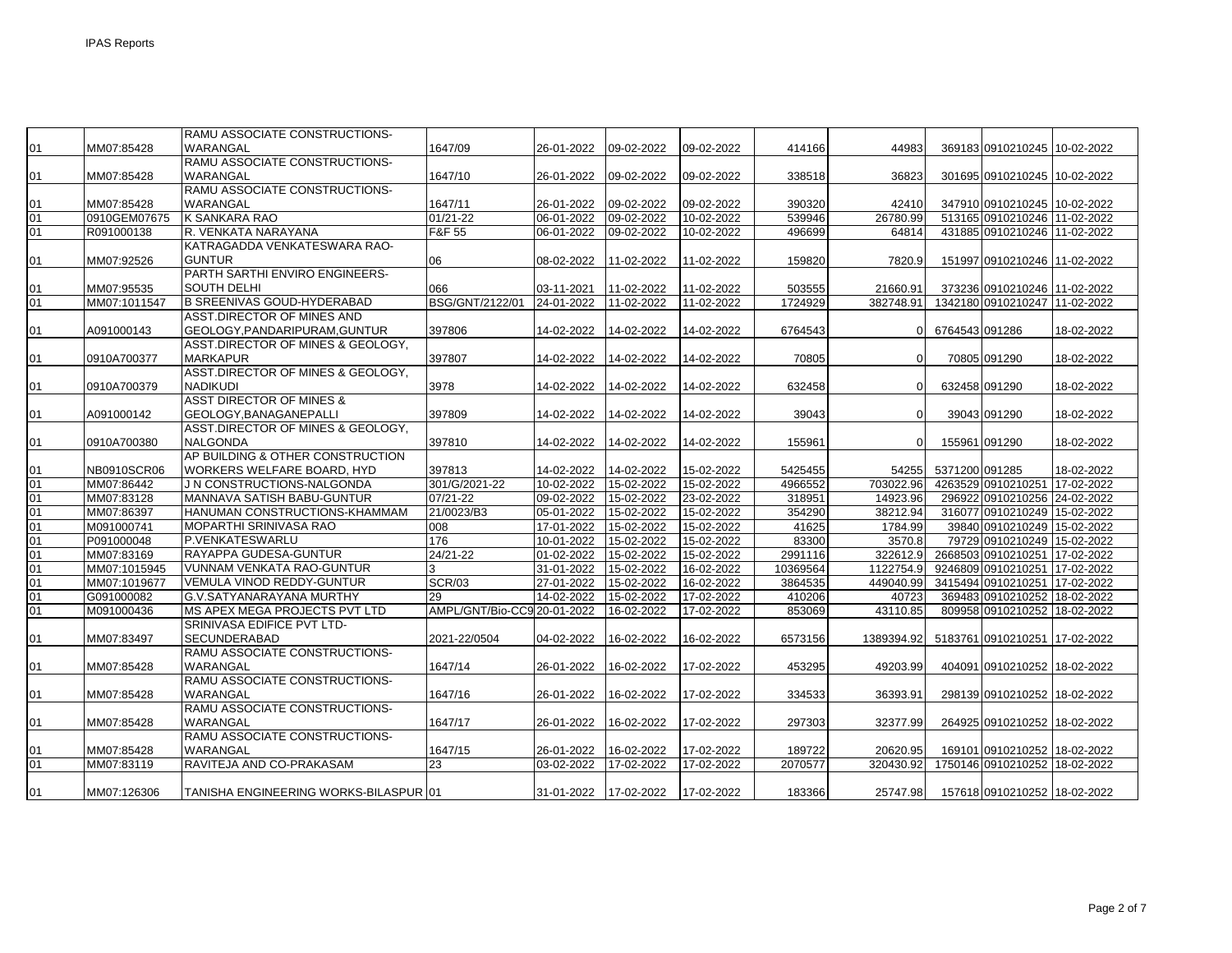|          |              | RAMU ASSOCIATE CONSTRUCTIONS-                              |                  |            |            |            |          |           |                                           |  |
|----------|--------------|------------------------------------------------------------|------------------|------------|------------|------------|----------|-----------|-------------------------------------------|--|
| 01       | MM07:85428   | WARANGAL                                                   | 15/RAC/2021-22   | 22-12-2021 | 17-02-2022 | 17-02-2022 | 494978   | 54323.95  | 440654 0910210252 18-02-2022              |  |
|          |              | RAMU ASSOCIATE CONSTRUCTIONS-                              |                  |            |            |            |          |           |                                           |  |
| 01       | MM07:85428   | <b>WARANGAL</b>                                            | 16/RAC/2021-22   | 22-12-2021 | 17-02-2022 | 17-02-2022 | 449193   | 53608.99  | 395489 0910210252 18-02-2022              |  |
|          |              | RAMU ASSOCIATE CONSTRUCTIONS-                              |                  |            |            |            |          |           |                                           |  |
| 01       | MM07:85428   | WARANGAL                                                   | 08/RAC/2021-22   | 22-12-2021 | 17-02-2022 | 17-02-2022 | 377295   | 41630.96  | 335664 0910210252 18-02-2022              |  |
|          |              | RAMU ASSOCIATE CONSTRUCTIONS-                              |                  |            |            |            |          |           |                                           |  |
| 01       | MM07:85428   | WARANGAL                                                   | 09/RAC/2021-22   | 22-12-2021 | 17-02-2022 | 17-02-2022 | 249788   | 27878     | 221910 0910210252 18-02-2022              |  |
|          |              | RAMU ASSOCIATE CONSTRUCTIONS-                              |                  |            |            |            |          |           |                                           |  |
| 01       | MM07:85428   | <b>WARANGAL</b>                                            | 10/RAC/2021-22   | 22-12-2021 | 17-02-2022 | 17-02-2022 | 323638   | 35843     | 287795 0910210252 18-02-2022              |  |
|          |              | RAMU ASSOCIATE CONSTRUCTIONS-                              |                  |            |            |            |          |           |                                           |  |
| 01       | MM07:85428   | WARANGAL                                                   | 11/RAC/2021-22   | 22-12-2021 | 17-02-2022 | 17-02-2022 | 289876   | 32202.94  | 257673 0910210252 18-02-2022              |  |
|          |              | RAMU ASSOCIATE CONSTRUCTIONS-                              |                  |            |            |            |          |           |                                           |  |
| 01       | MM07:85428   | WARANGAL                                                   | 12/RAC/2021-22   | 22-12-2021 | 17-02-2022 | 17-02-2022 | 260294   | 29011.94  | 231282 0910210252 18-02-2022              |  |
| 01       | P091000048   | P.VENKATESWARLU                                            | 184              | 10-02-2022 | 17-02-2022 | 17-02-2022 | 41650    | 1785.5    | 39864 0910210252 18-02-2022               |  |
| 01       | M091000714   | <b>M/S KALYANI PESTICIDES</b>                              | 015              | 15-02-2022 | 17-02-2022 | 17-02-2022 | 38999    | 1681.84   | 37317 0910210252 18-02-2022               |  |
| 01       | M091000465   | M/S SAI BALAJI CAR TRAVELS                                 | 101              | 14-02-2022 | 17-02-2022 | 17-02-2022 | 40824    | 1754      | 39070 0910210252 18-02-2022               |  |
|          |              | SREE LATA CONSTRUCTIONS-                                   |                  |            |            |            |          |           |                                           |  |
| 01       | MM07:111425  | <b>HYDERABAD</b>                                           | 15               | 31-01-2022 | 18-02-2022 | 18-02-2022 | 2066388  | 285025.78 | 1781362 0910210253 18-02-2022             |  |
|          |              | KANAMARLAPUDI CHANDRA SEKHAR-                              |                  |            |            |            |          |           |                                           |  |
| 01       | MM07:81879   | <b>SINGARAYAKONDA</b><br><b>M/S SAI BALAJI CAR TRAVELS</b> | 0002/CC-V        | 16-02-2022 | 21-02-2022 | 21-02-2022 | 12396802 |           | 1406361.98 10990440 0910210254 22-02-2022 |  |
| 01<br>01 | M091000465   | SRI SRINIVASA CONSTRUCTIONS                                | 102<br>40/21-22  | 18-02-2022 | 21-02-2022 | 21-02-2022 | 51660    | 2176      | 49484 0910210254 22-02-2022               |  |
|          | 0910S100179  | VENKATESWARA REDDY GUJJULA-                                |                  | 17-02-2022 | 21-02-2022 | 21-02-2022 | 411344   | 44678.96  | 366665 0910210254 22-02-2022              |  |
|          | MM07:89338   | <b>GUNTUR</b>                                              | 107/21-22        | 16-02-2022 | 22-02-2022 | 23-02-2022 | 499836   | 86841.96  | 412994 0910210256 24-02-2022              |  |
| 01       |              | VENKATESWARA REDDY GUJJULA-                                |                  |            |            |            |          |           |                                           |  |
| 01       | MM07:89338   | <b>GUNTUR</b>                                              | 108/21-22        | 16-02-2022 | 22-02-2022 | 23-02-2022 | 246494   | 12108.96  | 234385 0910210256 24-02-2022              |  |
| 01       | M091000465   | M/S SAI BALAJI CAR TRAVELS                                 | 098/2021-22      | 25-01-2022 | 22-02-2022 | 22-02-2022 | 41328    | 1774      | 39554 0910210255 23-02-2022               |  |
| 01       | K091000361   | KONDA VENKATESWARLU                                        | 06               | 22-02-2022 | 22-02-2022 | 22-02-2022 | 296000   | 11254.94  | 284745 0910210255 23-02-2022              |  |
|          |              | VENKATESWARA REDDY GUJJULA-                                |                  |            |            |            |          |           |                                           |  |
| 01       | MM07:89338   | <b>GUNTUR</b>                                              | 105/21-22        | 16-02-2022 | 22-02-2022 | 23-02-2022 | 499675   | 24225.9   | 475449 0910210256 24-02-2022              |  |
|          |              | VENKATESWARA REDDY GUJJULA-                                |                  |            |            |            |          |           |                                           |  |
| 01       | MM07:89338   | <b>GUNTUR</b>                                              | 106/21-22        | 16-02-2022 | 23-02-2022 | 23-02-2022 | 499780   | 115278.96 | 384501 0910210256 24-02-2022              |  |
|          |              | <b>M/S KING SECURITY GUARDS SERVICES</b>                   |                  |            |            |            |          |           |                                           |  |
| 01       | M091000770   | PVT. LTD                                                   | KS/TS/21-22/0035 | 23-02-2022 | 24-02-2022 | 24-02-2022 | 1809849  | 152629.95 | 1657219 0910210257 24-02-2022             |  |
| 01       | M091000784   | M/S LOKESHWARA CONSTRUCTIONS                               | AP001/2021-22    | 23-02-2022 | 24-02-2022 | 24-02-2022 | 420525   | 62548.94  | 357976 0910210259 25-02-2022              |  |
| 01       | M091000774   | <b>MANDE SUBHASHINI</b>                                    |                  | 17-02-2022 | 24-02-2022 | 03-03-2022 | 242240   | 27948     | 214292 0910210266 04-03-2022              |  |
| 01       | 0910G700009  | <b>G.VENKATESWARA REDDY</b>                                | 103/21-22        | 16-02-2022 | 24-02-2022 | 03-03-2022 | 343719   | 14936.99  | 297166 0910210266 04-03-2022              |  |
| 01       | P091000048   | P.VENKATESWARLU                                            | 182              | 04-02-2022 | 25-02-2022 | 25-02-2022 | 108200   | 4157      | 104043 0910210260 25-02-2022              |  |
| 01       | M091000465   | M/S SAI BALAJI CAR TRAVELS                                 | 099/2021-22      | 11-02-2022 | 25-02-2022 | 25-02-2022 | 41328    | 1774      | 39554 0910210260 25-02-2022               |  |
| 01       | MM07:1053078 | YASHVA INFRASTRUCTURES-KRISHNA                             |                  | 02-02-2022 | 25-02-2022 | 25-02-2022 | 423815   | 45711.94  | 378103 0910210260 25-02-2022              |  |
|          |              | SRINIVASA EDIFICE PVT LTD-                                 |                  |            |            |            |          |           |                                           |  |
| 01       | MM07:83497   | <b>SECUNDERABAD</b>                                        | 2021-22/0051     | 11-02-2022 | 25-02-2022 | 25-02-2022 | 9192647  | 810962    | 8381685 0910210260 25-02-2022             |  |
| 01       | T091000095   | THANUMAN PRASAD                                            | 13               | 08-02-2022 | 25-02-2022 | 28-02-2022 | 477583   | 66652.7   | 410930 0910210262 28-02-2022              |  |
| 01       | S091000645   | <b>SVENGINEERS</b>                                         | SVE/GNT/15       | 22-02-2022 | 25-02-2022 | 25-02-2022 | 914002   | 35342     | 878660 0910210260 25-02-2022              |  |
|          |              | M/S G V S PROJECTS PRIVATE LIMITED,                        |                  |            |            |            |          |           |                                           |  |
| 01       | M091000657   | VIJAYAWADA-520008                                          | 64               | 30-12-2021 | 25-02-2022 | 28-02-2022 | 4404732  | 165820    | 4238912 0910210262 28-02-2022             |  |
| 01       | 0910M400085  | <b>M/S AWARD DATA SYSTEMS</b>                              | 21-22/19/Part-V  | 21-02-2022 | 25-02-2022 | 26-02-2022 | 29766    | 4048      | 25718 0910210262 28-02-2022               |  |
| 01       | T091000175   | <b>THATI AJAY KUMAR</b>                                    | 10               | 24-02-2022 | 25-02-2022 | 28-02-2022 | 83762    | 3413      | 80349 0910210262 28-02-2022               |  |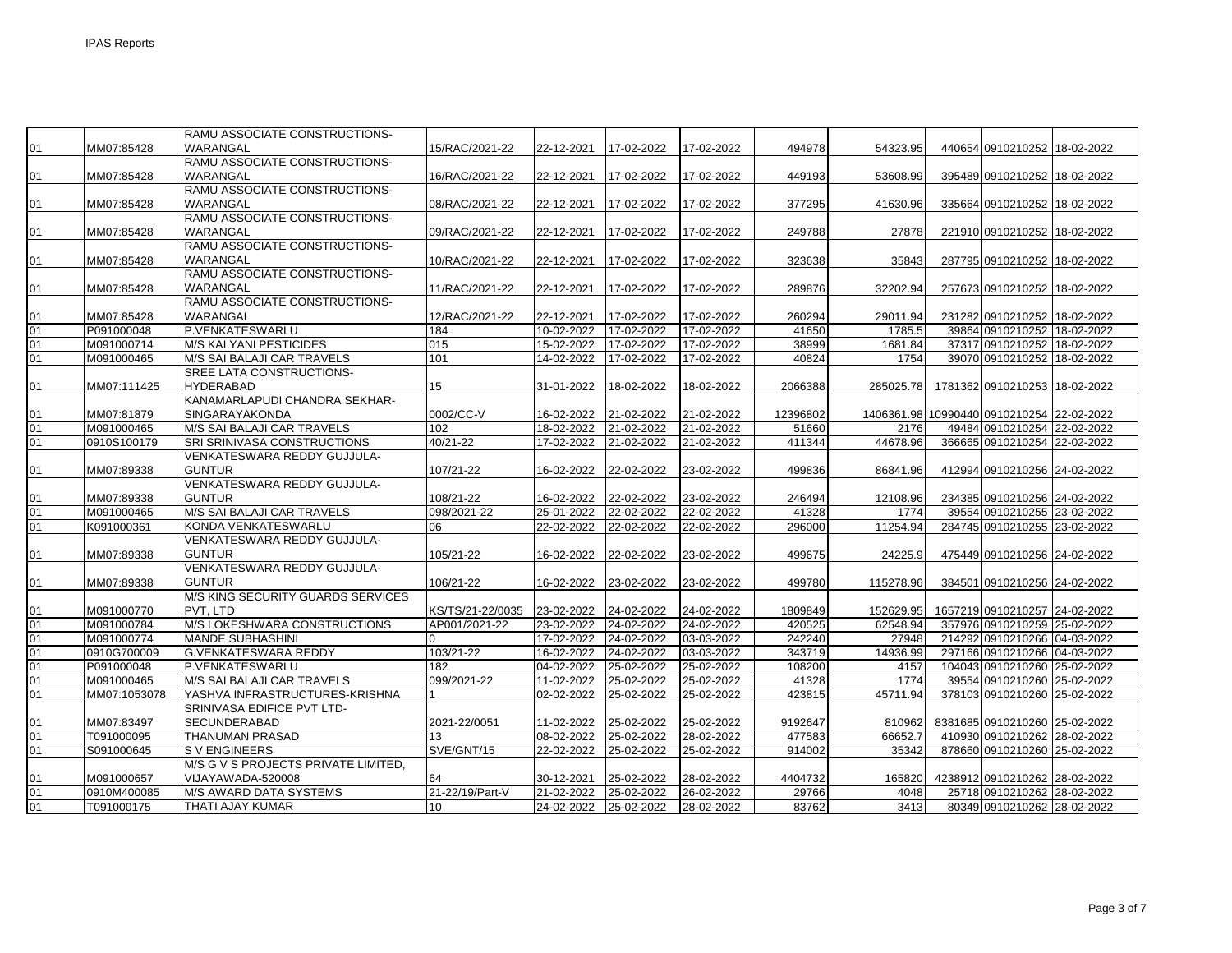| 01 | T091000175   | THATI AJAY KUMAR                     | 09                         | 24-02-2022       | 25-02-2022 | 28-02-2022       | 166920   | 6804           |                   | 160116 0910210262 28-02-2022  |            |
|----|--------------|--------------------------------------|----------------------------|------------------|------------|------------------|----------|----------------|-------------------|-------------------------------|------------|
|    |              | SRI SAIKRISHNA CONSTRUCTIONS-        |                            |                  |            |                  |          |                |                   |                               |            |
| 01 | MM07:103828  | <b>GUNTUR</b>                        | 09/21-22                   | 23-02-2022       | 25-02-2022 | 28-02-2022       | 3686902  | 413629.9       |                   | 3273272 0910210263 28-02-2022 |            |
| 01 | MM07:94733   | SRI SAI ENTERPRISES-HYDERABAD.       | 18/2021-22                 | 24-02-2022       | 28-02-2022 | 02-03-2022       | 2784404  | 441091         |                   | 2343313 0910210264 03-03-2022 |            |
| 02 | M091000772   | M/S SNT BROTHERS PVT. LTD            | SNT/GNT/MCC-2              | 22-12-2021       | 01-02-2022 | 01-02-2022       | 256261   | 53195.6        |                   | 203065 0910210240 01-02-2022  |            |
| 02 | 0910S400159  | <b>SRDFM</b><br>00922620331          | 91032100552                | 27-01-2022       | 01-02-2022 | 17-02-2022       | 9556     | $\Omega$       |                   | 9556 0910210252 18-02-2022    |            |
| 02 | 0910M400085  | <b>M/S AWARD DATA SYSTEMS</b>        | award/01/21-22/1           | 10-01-2022       | 01-02-2022 | 01-02-2022       | 21750    | 435            |                   | 21315 0910210240 01-02-2022   |            |
|    |              | AZURE POWER ROOFTOP EIGHT PRIVATE    |                            |                  |            |                  |          |                |                   |                               |            |
| 02 | A091000315   | LTD (NALGONDA STN)                   | Nil                        | 05-11-2021       | 01-02-2022 | 01-02-2022       | 129012   | 0              |                   | 129012 0910210240 01-02-2022  |            |
| 02 | O091000016   | <b>OMEGA HOSPITALS GUNTUR</b>        | GNT/MD.                    | 15-12-2021       | 01-02-2022 | 01-02-2022       | 375288   | 37529          |                   | 337759 0910210240 01-02-2022  |            |
| 02 | R091000102   | Reliance Jio Infocomm Ltd            | 536000112953               | 01-01-2022       | 02-02-2022 | 02-02-2022       | 118177   | U              |                   | 118177 0910210241 03-02-2022  |            |
|    |              | APOLLO HOSPITAL ENTERPRISE           |                            |                  |            |                  |          |                |                   |                               |            |
| 02 | A091000282   | LTD(APOLLO PHARMACY) GNT             | 14138DS0002032             | 12-01-2022       | 02-02-2022 | 02-02-2022       | 314409   |                |                   | 314408 0910210241 03-02-2022  |            |
|    |              | VIRTOSO TECHNOLOGIES INDIA PVT LTD.  |                            |                  |            |                  |          |                |                   |                               |            |
|    |              | 609/610, ROOTS TOWER, LAXMI NAGAR    |                            |                  |            |                  |          |                |                   |                               |            |
|    |              | DISTRICT CENTRE LAXMI NAGAR, DELHI-  |                            |                  |            |                  |          |                |                   |                               |            |
| 02 | V091000165   | 110092                               | 473086                     | 27-12-2021       | 02-02-2022 | 02-02-2022       | 77882    | $\Omega$       |                   | 77882 0910210241 03-02-2022   |            |
|    |              |                                      |                            |                  |            |                  |          |                |                   |                               |            |
|    |              | SENIOR ACCOUNTS OFFICER, OPERATION   |                            |                  |            |                  |          |                |                   |                               |            |
| 02 | 0910S700233  | CIRCLE, TSSPDCL, NALGONDA            | Nil                        | 26-01-2022       | 04-02-2022 | 04-02-2022       | 57839    | $\Omega$       |                   | 57839 091273                  | 04-02-2022 |
|    |              | SENIOR ACCOUNTS OFFICER, TSSPDCL,    |                            |                  |            |                  |          |                |                   |                               |            |
| 02 | 0910S300148  | O.C. NALGONDA                        | <b>Nill</b>                | 25-01-2022       | 04-02-2022 | 04-02-2022       | 45585    | $\Omega$       |                   | 45585 091274                  | 04-02-2022 |
| 02 | 0910S400152  | SAO, TSSPDCL, OC, NALGONDA           | Nill                       | 25-01-2022       | 04-02-2022 | 04-02-2022       | 54592    | $\Omega$       |                   | 54592 091271                  | 04-02-2022 |
|    |              | SENIOR ACCOUNTS OFFICER, TSSPDCL,    |                            |                  |            |                  |          |                |                   |                               |            |
| 02 | S091000607   | YADADRI, BHOINGIR.(TSS/RMNP/1253)    | <b>YDD1253</b>             | 26-01-2022       | 04-02-2022 | 04-02-2022       | 17859343 |                | 0 17859343 091275 |                               | 04-02-2022 |
| 02 | S091000583   | SAO,TSSPDCL,NALGONDA                 | <b>NLG1282</b>             | $26 - 01 - 2022$ | 04-02-2022 | 04-02-2022       | 12857131 | $\Omega$       | 12857131 091272   |                               | 04-02-2022 |
| 02 | 0910GEM07285 | R P Trading Company                  | 101                        | 15-10-2020       | 07-02-2022 | 08-02-2022       | 8000     | 8              |                   | 7992 0910210243 08-02-2022    |            |
| 02 | 0910GEM02422 | singala sanitary store               | 109                        | 28-10-2021       | 07-02-2022 | 08-02-2022       | 92940    | 1022           |                   | 91918 0910210243 08-02-2022   |            |
| 02 | M091000465   | M/S SAI BALAJI CAR TRAVELS           | 095/2021-22                | 20-01-2022       | 09-02-2022 | 09-02-2022       | 41328    | 1774           |                   | 39554 0910210244 09-02-2022   |            |
| 02 | M091000772   | M/S SNT BROTHERS PVT, LTD            | 91032100622                | 08-02-2022       | 09-02-2022 | 09-02-2022       | 203065   |                |                   | 203065 091281                 | 11-02-2022 |
|    |              | THE PAY OFFICER, APTRANSCO, VIDYUT   |                            |                  |            |                  |          |                |                   |                               |            |
| 02 | T091000137   | SOUDHA.                              | 206/21                     | 15-07-2021       | 09-02-2022 | 09-02-2022       | 4000000  | $\Omega$       | 4000000 091279    |                               | 09-02-2022 |
| 02 | S091000599   | SAO,CO,APCPDCL,ONGOLE,               | 2866359/2022               | 25-01-2022       | 09-02-2022 | 09-02-2022       | 4000000  | $\Omega$       | 4000000 091279    |                               | 09-02-2022 |
| 02 | 0910A400107  | AO(CASH) BSNL O/O GMTD ONGOLE        | sdcap0022071115            | 03-01-2022       | 10-02-2022 | 15-02-2022       | 1137     | 0              |                   | 1137 091290                   | 18-02-2022 |
| 02 | 0910A400107  | AO(CASH) BSNL O/O GMTD ONGOLE        | sdcap0022026055            | 03-01-2022       | 10-02-2022 | 15-02-2022       | 878      | $\overline{0}$ |                   | 878 091290                    | 18-02-2022 |
| 02 | 0910A400107  | AO(CASH) BSNL O/O GMTD ONGOLE        | SDCAP0021969786 03-01-2022 |                  | 10-02-2022 | 15-02-2022       | 667      | $\overline{0}$ |                   | 667 091290                    | 18-02-2022 |
| 02 | 0910A300072  | AO(CASH), BSNL, KURNOOL              | SDCAP0022052984 03-01-2022 |                  | 10-02-2022 | 15-02-2022       | 1238     | $\overline{0}$ |                   | 1238 091290                   | 18-02-2022 |
| 02 | 0910A300072  | AO(CASH), BSNL, KURNOOL              | sdcap0022052788            | 03-01-2022       | 10-02-2022 | 15-02-2022       | 877      | $\Omega$       |                   | 877 091290                    | 18-02-2022 |
| 02 | 0910A400139  | AO(CASH), BSNL, GUNTUR               | sdcap0022354452            | 03-02-2022       | 10-02-2022 | 15-02-2022       | 1130     | 0              |                   | 1130 091284                   | 18-02-2022 |
| 02 | S091000519   | SE O CRDA AMRAVATHI                  | Nil                        | 05-02-2022       | 10-02-2022 | 11-02-2022       | 109257   | $\Omega$       |                   | 109257 0910210246 11-02-2022  |            |
|    |              | AAO, ERO, APSPDCL, NANDIKOTKUR(      |                            |                  |            |                  |          |                |                   |                               |            |
| 02 | 0910A300017  | <b>KURNOOL DT.)</b>                  | Nil                        | 07-02-2022       | 10-02-2022 | 11-02-2022       | 4319     | $\Omega$       |                   | 4319 0910210246 11-02-2022    |            |
| 02 | 0910S400036  | SAO, APSPDCL, OC, ONGOLE             | Nil                        | 05-02-2022       | 10-02-2022 | 11-02-2022       | 80915    | $\Omega$       |                   | 80915 0910210246 11-02-2022   |            |
|    |              |                                      |                            |                  |            |                  |          |                |                   |                               |            |
|    |              | SENIOR ACCOUNTS OFFICER, OPERATION   |                            |                  |            |                  |          |                |                   |                               |            |
| 02 | 0910S700234  | CIRCLE, APSPDCL, KURNOOL             | Nill                       | 08-02-2022       | 10-02-2022 | 11-02-2022       | 209490   | 0              |                   | 209490 0910210246 11-02-2022  |            |
| 02 | A091000161   | APSPDCL HT KNL 688 Nandyal           | Nill                       | 05-02-2022       | 10-02-2022 | $11 - 02 - 2022$ | 109687   | $\Omega$       |                   | 109687 0910210246 11-02-2022  |            |
| 02 | 0910S400174  | SAO, APSPDCL, OC, GNT (HT SC NO.240) | <b>Nill</b>                | 09-02-2022       | 10-02-2022 | 11-02-2022       | 695128   | $\overline{0}$ |                   | 695128 0910210246 11-02-2022  |            |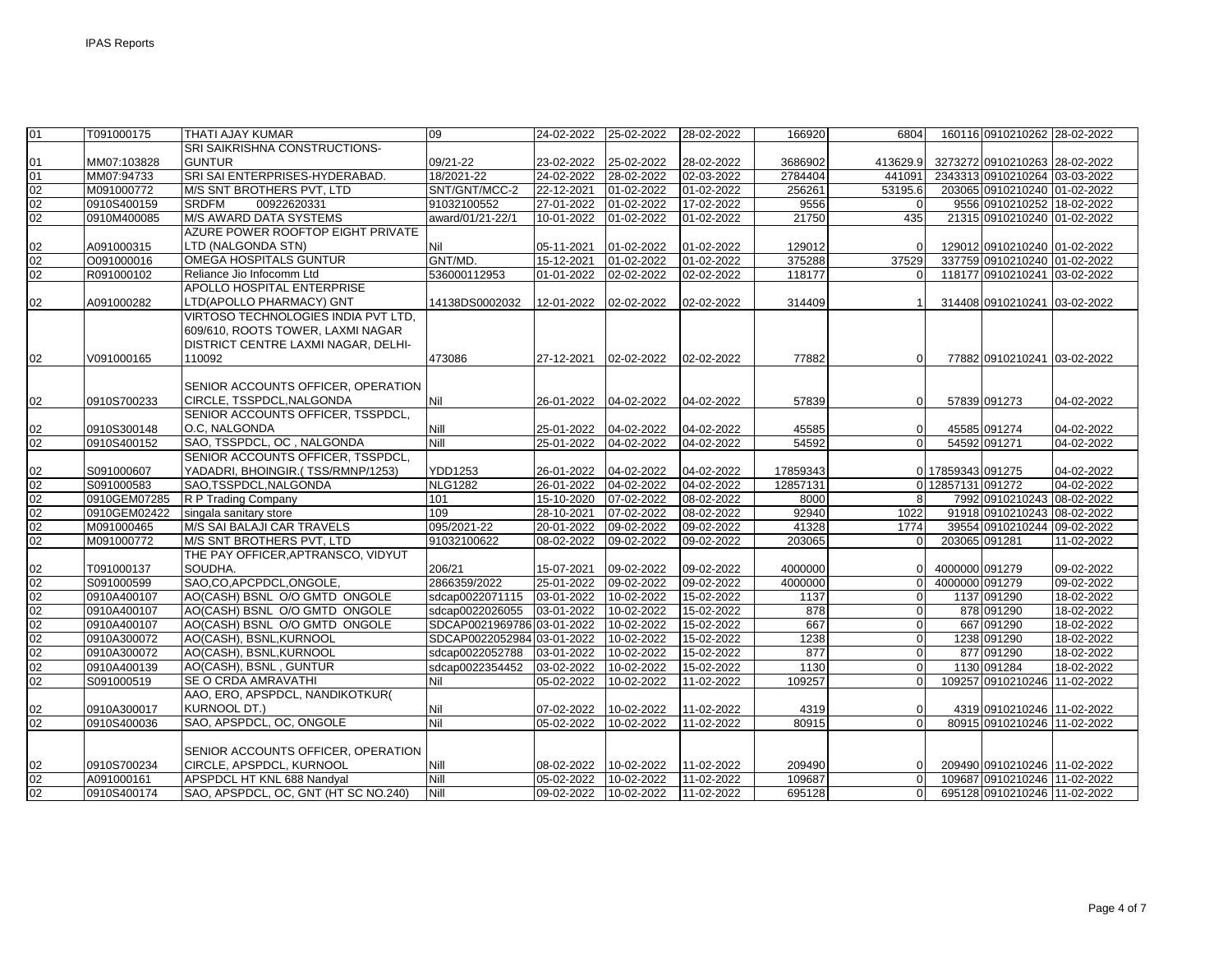|                 |                           | SAO, APSPDCL, OC, GUNTUR (HT SC                  |                             |                          |                          |                          |                    |                       |                                                             |            |
|-----------------|---------------------------|--------------------------------------------------|-----------------------------|--------------------------|--------------------------|--------------------------|--------------------|-----------------------|-------------------------------------------------------------|------------|
| 02              | 0910S400175               | NO.698)                                          | Nill                        | 05-02-2022               | 10-02-2022               | 11-02-2022               | 279231             | $\Omega$              | 279231 0910210246 11-02-2022                                |            |
|                 |                           | SAO, APSPDCL, OC, GUNTUR (HT SC                  |                             |                          |                          |                          |                    |                       |                                                             |            |
| 02              | 0910S400176               | NO.843)                                          | Nill                        | 05-02-2022               | 10-02-2022               | 11-02-2022               | 69301              | $\Omega$              | 69301 0910210246 11-02-2022                                 |            |
|                 |                           | SAO, APSPDCL, OC, GUNTUR (HT SC                  |                             |                          |                          |                          |                    |                       |                                                             |            |
| 02              | 0910S400177               | NO.3073)                                         | Nill                        | 05-02-2022               | 10-02-2022               | 11-02-2022               | 347041             | $\overline{0}$        | 347041 0910210246 11-02-2022                                |            |
|                 |                           | SAO, APSPDCL, OC, GUNTUR (HTSC                   |                             |                          |                          |                          |                    |                       |                                                             |            |
| 02              | 0910S400178               | NO.3661)                                         | Nill                        | 09-02-2022               | 10-02-2022               | 11-02-2022               | 125301             | $\Omega$              | 125301 0910210246 11-02-2022                                |            |
|                 |                           | SAO, APSPDCL, OC, GUNTUR (HT SC                  |                             |                          |                          |                          |                    |                       |                                                             |            |
| 02              | 0910S400179               | NO.3690)                                         | Nill                        | 09-02-2022               | 10-02-2022               | 11-02-2022               | 65568              | $\overline{0}$        | 65568 0910210246 11-02-2022                                 |            |
|                 |                           | SAO, ERO, APSPDCL, VIDYUT BHAVAN                 |                             |                          |                          |                          |                    |                       |                                                             |            |
| 02              | S091000494                | GUNTUR.                                          | Nill                        | 09-02-2022               | 10-02-2022               | 11-02-2022               | 143181             | $\overline{0}$        | 143181 0910210246 11-02-2022                                |            |
|                 |                           | SR. ACCOUNTS OFFICER, APSPDCL,                   |                             |                          |                          |                          |                    |                       |                                                             |            |
| 02              | 0910S400043               | OPERATION CIRCLE, GUNTUR                         | Nill                        | 09-02-2022               | 10-02-2022               | 11-02-2022               | 46999              | $\Omega$              | 46999 0910210246 11-02-2022                                 |            |
|                 |                           | <b>ASST. ACCOUNTS</b>                            |                             |                          |                          |                          |                    |                       |                                                             |            |
| 02              | A091000381                | OFFICER/ERO/NANDYAL (LT/NDL)                     | Nill                        | 05-02-2022               | 10-02-2022               | 11-02-2022               | 84419              | $\Omega$              | 84419 0910210246 11-02-2022                                 |            |
| 02              | 0910S400031               | SAO, OP, APSPDCL, GUNTUR                         | Nill                        | 05-02-2022               | 10-02-2022               | 11-02-2022               | 663705             | U                     | 663705 0910210246 11-02-2022                                |            |
| 02              | 0910GEM05394              | SHREE VINAYAK TRADERS COMPANY                    | 037                         | 02-12-2021               | 10-02-2022               | 11-02-2022               | 21297              | 21                    | 21276 0910210246 11-02-2022                                 |            |
| 02              | D091000026                | Dr.K.Nageswara Rao<br>M/S SAI BALAJI CAR TRAVELS | 360768                      | 09-02-2022               | 11-02-2022               | 11-02-2022               | 34250              | 0<br>$\Omega$         | 34250 0910210246 11-02-2022                                 |            |
| 02<br>02        | M091000465<br>0910T400108 | SAO, APSPDCL, O.C, ONGOLE                        | 66<br>Nill                  | 03-02-2022               | 11-02-2022               | 11-02-2022<br>11-02-2022 | 12111<br>223832    |                       | 12111 0910210246 11-02-2022<br>223832 0910210246 11-02-2022 |            |
| 02              | S091000770                | <b>SLG OFFICE AUTOMATION</b>                     | 2258                        | $06 - 02 - 2022$         | 11-02-2022               | 14-02-2022               |                    |                       | 12036 0910210248 15-02-2022                                 |            |
| 02              |                           |                                                  |                             | 07-02-2022<br>21-12-2021 | 14-02-2022               |                          | 12036              |                       |                                                             |            |
| 02              | M091000772<br>A091000205  | M/S SNT BROTHERS PVT, LTD<br>APSPDCL HT GNT 3875 | SNT/GNT/MCC-1<br>GNT3875    | 05-02-2022               | 14-02-2022<br>15-02-2022 | 14-02-2022<br>15-02-2022 | 515638<br>14425863 | 110329.62<br>$\Omega$ | 405308 0910210249 15-02-2022<br>14425863 0910210249         | 15-02-2022 |
| 02              | T091000079                | The senior Accounts officer                      | GNT3968                     | 05-02-2022               | 15-02-2022               | 15-02-2022               | 18806839           | $\Omega$              | 18806839 0910210249                                         | 15-02-2022 |
| 02              | S091000365                | Senior Accounts Officer, APSPDCL                 | <b>ONG2098</b>              | 05-02-2022               | 15-02-2022               | 15-02-2022               | 15688663           | $\Omega$              | 15688663 0910210249                                         | 15-02-2022 |
|                 |                           | SAO APSPDCL OPERATION CIRCLE                     |                             |                          |                          |                          |                    |                       |                                                             |            |
| 02              | S091000436                | <b>KURNOOL</b>                                   | <b>KNL839</b>               | 05-02-2022               | 15-02-2022               | 15-02-2022               | 14212963           |                       | 0 14212963 0910210249 15-02-2022                            |            |
|                 |                           | S.A.O, APCPDCL, OP, GUNTUR (SC-                  |                             |                          |                          |                          |                    |                       |                                                             |            |
| 02              | S091000805                | GNT4145)                                         | GNT4145                     | 05-02-2022               | 15-02-2022               | 15-02-2022               | 11905981           |                       | 0 11905981 0910210249 15-02-2022                            |            |
| 02              | 0091000021                | <b>ONG2358</b>                                   | <b>ONG2358</b>              | 05-02-2022               | 15-02-2022               | 15-02-2022               | 20406430           |                       | 0 20406430 0910210249 15-02-2022                            |            |
|                 |                           | SR. ACCOUNTS OFFICER, APSPDCL,                   |                             |                          |                          |                          |                    |                       |                                                             |            |
| 02              | 0910S400043               | <b>OPERATION CIRCLE, GUNTUR</b>                  | GNT4317                     | 05-02-2022               | 15-02-2022               | 15-02-2022               | 8430313            | 0                     | 8430313 0910210249 15-02-2022                               |            |
| $\overline{02}$ | E091000031                | <b>ESWAR INFRA</b>                               | 8                           | 15-11-2021               | 15-02-2022               | 15-02-2022               | 20085              |                       | 20085 0910210249 15-02-2022                                 |            |
| 02              | U091000026                | UDAYANANDA HOSPITALS, NANDYAL                    | GNT/MD.                     | 09-12-2021               | 16-02-2022               | 16-02-2022               | 377228             | 37723                 | 339505 0910210251 17-02-2022                                |            |
| 02              | O091000016                | OMEGA HOSPITALS GUNTUR                           | GNT/MD.438/omega 27-10-2021 |                          | 16-02-2022               | 16-02-2022               | 824790             | 82479                 | 742311 0910210251 17-02-2022                                |            |
|                 |                           | Sri KANCHI KAMAKOTI MEDICAL TRUST                |                             |                          |                          |                          |                    |                       |                                                             |            |
| 02              | S091000444                | SANKARA EYE HOSPITAL                             | GMT/MD                      | 05-10-2021               | 16-02-2022               | 16-02-2022               | 134146             | 13415                 | 120731 0910210251 17-02-2022                                |            |
| 02              | A091000308                | AO CASH BSNL GUNTUR                              | 823158124                   | 08-02-2022               | 17-02-2022               | 18-02-2022               | 19747              | $\overline{0}$        | 19747 0910210254 22-02-2022                                 |            |
| 02              | A091000308                | AO CASH BSNL GUNTUR                              | 823154005                   | 08-02-2022               | 17-02-2022               | 18-02-2022               | 2640               | $\Omega$              | 2640 0910210254 22-02-2022                                  |            |
| 02              | A091000308                | AO CASH BSNL GUNTUR                              | 823155616                   | 08-02-2022               | 17-02-2022               | 18-02-2022               | 3415               | $\Omega$              | 3415 0910210254 22-02-2022                                  |            |
| 02              | A091000308                | AO CASH BSNL GUNTUR                              | 823155130                   | 08-02-2022               | 17-02-2022               | 18-02-2022               | 4011               | $\overline{0}$        | 4011 0910210254 22-02-2022                                  |            |
| 02              | A091000308                | AO CASH BSNL GUNTUR                              | 1063314954                  | 04-02-2022               | 17-02-2022               | 18-02-2022               | 13154              | $\Omega$              | 13154 0910210254 22-02-2022                                 |            |
|                 |                           | SAI BALAJI MEDIMAGE & DIAGNOSTIC                 |                             |                          |                          |                          |                    |                       |                                                             |            |
| 02              | S091000472                | <b>CENTRE</b>                                    | GNT/MD.                     | 04-12-2021               | 17-02-2022               | 17-02-2022               | 53203              | 5320                  | 47883 0910210252 18-02-2022                                 |            |
| 02              | 0910M800020               | <b>M/S BHARATI AIRTEL LTD</b>                    | BM2237100294394609-02-2022  |                          | 17-02-2022               | 17-02-2022               | 3911               | 0                     | 3911 0910210252 18-02-2022                                  |            |
| $\overline{02}$ | 0910M800020               | <b>M/S BHARATI AIRTEL LTD</b>                    | BM2236100794999209-02-2022  |                          | 17-02-2022               | 17-02-2022               | 74140              | $\Omega$              | 74140 0910210252 18-02-2022                                 |            |
|                 |                           | AZURE POWER ROOFTOP EIGHT PRIVATE                |                             |                          |                          |                          |                    |                       |                                                             |            |
| 02              | A091000315                | LTD (NALGONDA STN)                               | 6611000128                  | 04-01-2022               | 18-02-2022               | 21-02-2022               | 18390              | 0                     | 18390 0910210254 22-02-2022                                 |            |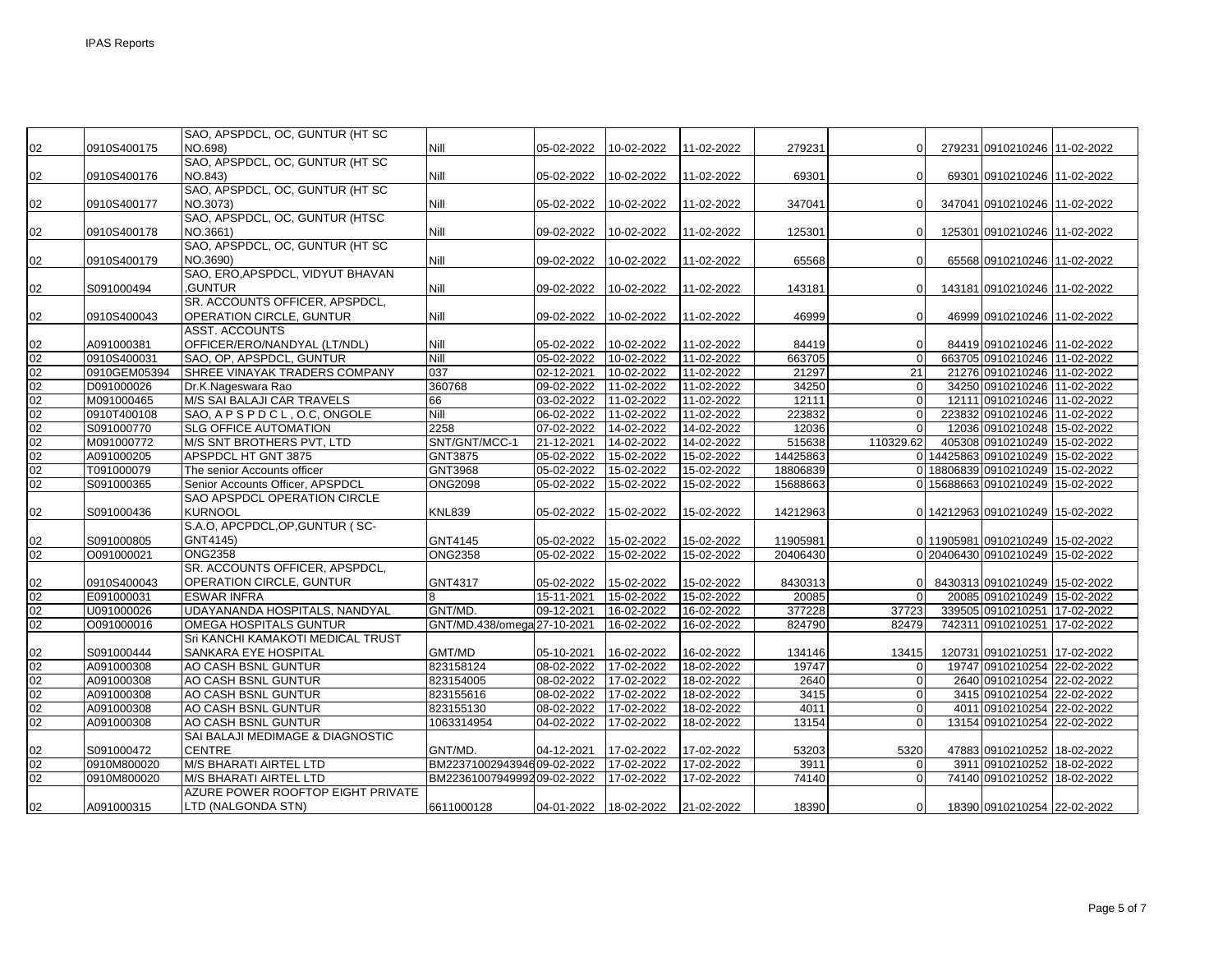| 02 | 0910A400139  | AO(CASH), BSNL, GUNTUR                                         | SDCAP0022329250 10-02-2022 |            | 23-02-2022            | 24-02-2022 | 1238   | $\Omega$       | 1238 091292                  | 25-02-2022 |
|----|--------------|----------------------------------------------------------------|----------------------------|------------|-----------------------|------------|--------|----------------|------------------------------|------------|
| 02 | 0910A400139  | AO(CASH), BSNL, GUNTUR                                         | SDCAP0022365255 14-02-2022 |            | 23-02-2022            | 24-02-2022 | 1115   | $\overline{0}$ | 1115 091292                  | 25-02-2022 |
| 02 | 0910A400139  | AO(CASH), BSNL, GUNTUR                                         | SDCAP0022364992 14-02-2022 |            | 23-02-2022            | 24-02-2022 | 877    | $\Omega$       | 877 091292                   | 25-02-2022 |
|    |              |                                                                |                            |            |                       |            |        |                |                              |            |
| 02 | MM07:105416  | VENKATESWARLU PAMULAPATI-GUNTUR                                | 185                        | 22-02-2022 | 25-02-2022            | 25-02-2022 | 84800  | 3630           | 81170 0910210260 25-02-2022  |            |
| 02 | S091000865   | <b>SUMAN TRAVELS</b>                                           | 207                        | 26-11-2021 | 28-02-2022            | 28-02-2022 | 6725   | $\Omega$       | 6725 0910210262 28-02-2022   |            |
| 04 | MM07:1056147 | <b>KEERTHI ENGINEERSKRISHNA</b>                                | 2021-22/115                | 18-08-2021 | 02-02-2022            | 03-02-2022 | 17661  | 724            | 16937 0910210242 04-02-2022  |            |
| 04 | MM0706935    | <b>VIKAS IRON FOUNDRY,</b>                                     | 453393                     | 07-09-2020 | 07-02-2022            | 11-02-2022 | 228831 | $\Omega$       | 228831 0910210246 11-02-2022 |            |
| 04 | MM07:34935   | COMPUTER POINT-AHMEDABAD                                       | 019                        | 22-09-2020 | 07-02-2022            | 07-02-2022 | 84786  | 85             | 84701 0910210243 08-02-2022  |            |
|    |              | <b>BINAPANI ENGINEERING WORKS-</b>                             |                            |            |                       |            |        |                |                              |            |
| 04 | MM07:49607   | HOWRAH.                                                        | 079/21-22                  | 24-01-2022 | 08-02-2022            | 10-02-2022 | 51920  | 52             | 51868 0910210246 11-02-2022  |            |
|    |              | KASERA ELECTRICALS PRIVATE LIMITED-                            |                            |            |                       |            |        |                |                              |            |
| 04 | MM07:60348   | <b>KOLKATA</b>                                                 | KEPL/21-22/132             | 10-09-2021 | 09-02-2022            | 10-02-2022 | 17700  | 1788           | 15912 0910210246 11-02-2022  |            |
| 04 | MM07:9166    | CHANDRA INDUSTRIAL WORKS-HOWRAH                                | CIW/620/2021-22            | 21-12-2021 | 10-02-2022            | 10-02-2022 | 125670 | 126            | 125544 0910210246 11-02-2022 |            |
|    |              | MOON HARDWARE AND TOOLS-                                       |                            |            |                       |            |        |                |                              |            |
| 04 | MM07:64946   | <b>HYDERABAD</b>                                               | 157                        | 29-07-2021 | 11-02-2022            | 14-02-2022 | 29547  | 178            | 29369 0910210248 15-02-2022  |            |
| 04 | MM07GEM15671 | SHAKTI FIXTURES PRIVATE LIMITED                                | SFPL/21-22/530             | 17-01-2022 | 14-02-2022            | 16-02-2022 | 42000  | 252            | 41748 0910210251 17-02-2022  |            |
| 04 | MM07GEM1956  | <b>DHARAM AGENCIES</b>                                         | DA/265                     | 05-01-2022 | 14-02-2022            | 22-02-2022 | 420060 | 7540           | 412520 0910210255 23-02-2022 |            |
| 04 | MM07:63239   | SREE RAMA ENTERPRISES-GUNTUR                                   | 29                         | 21-01-2022 | 16-02-2022            | 16-02-2022 | 51984  | 52             | 51932 0910210251 17-02-2022  |            |
| 04 | MM07:1684    | VANKOS AND CO-PATNA                                            | 2559                       | 31-12-2021 | 16-02-2022            | 16-02-2022 | 401200 | 7201           | 393999 0910210251 17-02-2022 |            |
|    |              | <b>QUALITY BITUMEN AND ALLIED</b>                              |                            |            |                       |            |        |                |                              |            |
| 04 | MM07:78925   | PRODUCTS-CHEVALLA                                              | QBAP/21-22/41              | 03-02-2022 | 17-02-2022            | 17-02-2022 | 180000 | 180            | 179820 0910210252 18-02-2022 |            |
| 04 | 0910GEM08040 | <b>MKB ASSOCIATES</b>                                          | MKB001/2022                | 28-01-2022 | 17-02-2022            | 18-02-2022 | 19600  | 20             | 19580 0910210253 18-02-2022  |            |
| 04 | 0910GEM08040 | <b>MKB ASSOCIATES</b>                                          | MKB002/2022                | 28-01-2022 | 17-02-2022            | 18-02-2022 | 24875  | 25             | 24850 0910210253 18-02-2022  |            |
|    |              |                                                                |                            |            |                       |            |        |                |                              |            |
| 04 | MM07:129061  | AAVRITII INTERCONNECT PVT. LTD.-DELHI   AIPL/2021-22/149       |                            | 19-11-2021 | 17-02-2022            | 18-02-2022 | 7875   | 8              | 7867 0910210253 18-02-2022   |            |
|    |              |                                                                |                            |            |                       |            |        |                |                              |            |
| 04 | MM07:129061  | AAVRITII INTERCONNECT PVT. LTD.-DELHI   AIPL/2021-22/150       |                            | 19-11-2021 | 17-02-2022            | 18-02-2022 | 7875   |                | 7867 0910210253 18-02-2022   |            |
| 04 | MM07:3302    | KANHHA CABLES PVT LTD-JAIPUR                                   | 108                        | 21-01-2022 | 23-02-2022            | 24-02-2022 | 91999  | 1652           | 90342 0910210259 25-02-2022  |            |
| 04 | MM07:3302    | KANHHA CABLES PVT LTD-JAIPUR                                   | 110                        | 21-01-2022 | 23-02-2022            | 24-02-2022 | 182147 | 3270           | 178876 0910210259 25-02-2022 |            |
| 04 | MM07:3302    | KANHHA CABLES PVT LTD-JAIPUR                                   | 109                        | 21-01-2022 | 23-02-2022            | 24-02-2022 | 92178  | 1655           | 90522 0910210259 25-02-2022  |            |
| 04 | MM07:3302    | KANHHA CABLES PVT LTD-JAIPUR                                   | 111                        | 21-01-2022 | 23-02-2022            | 24-02-2022 | 92915  | 1668           | 91247 0910210259 25-02-2022  |            |
| 04 | MM07:3302    | KANHHA CABLES PVT LTD-JAIPUR                                   | 107                        | 21-01-2022 | 23-02-2022            | 24-02-2022 | 45675  | 821            | 44854 0910210259 25-02-2022  |            |
| 04 | MM07:3302    | KANHHA CABLES PVT LTD-JAIPUR                                   | 91534                      | 21-01-2022 | 23-02-2022            | 24-02-2022 | 91534  | 1644           | 89889 0910210259 25-02-2022  |            |
| 04 | MM07:3302    | KANHHA CABLES PVT LTD-JAIPUR                                   | 106                        | 21-01-2022 | 23-02-2022            | 24-02-2022 | 92086  | 1653           | 90432 0910210259 25-02-2022  |            |
|    |              |                                                                |                            |            |                       |            |        |                |                              |            |
| 04 |              | MM07GEM14941 NEO SAFETY PRODUCTS PRIVATE LIMITED 273/NSP/21-22 |                            | 24-11-2021 | 23-02-2022            | 24-02-2022 | 177200 | 177            | 177023 0910210257 24-02-2022 |            |
|    |              | <b>GOLKONDA ENGINEERING ENTERPRISES</b>                        |                            |            |                       |            |        |                |                              |            |
| 04 | MM07:26588   | LIMITED-SECUNDERABAD                                           | 820                        | 25-12-2021 | 25-02-2022            | 28-02-2022 | 885085 | 15887          | 869198 0910210262 28-02-2022 |            |
| 04 | MM07:11521   | INDUSTRIAL AND TRADE LINKS-MUMBAI                              | 9734                       | 24-11-2021 | 25-02-2022            | 28-02-2022 | 16520  | 347            | 16173 0910210262 28-02-2022  |            |
| 04 | MM07:11521   | INDUSTRIAL AND TRADE LINKS-MUMBAI                              | 9735                       | 24-11-2021 | 25-02-2022            | 28-02-2022 | 25134  | 528            | 24606 0910210262 28-02-2022  |            |
|    |              |                                                                |                            |            |                       |            |        |                |                              |            |
| 04 | MM07:3315    | SRIRAM CABLES PRIVATE LIMITED-ALWAR 2021-22/521                |                            | 30-01-2022 | 25-02-2022            | 25-02-2022 | 503550 | 9039           | 494511 0910210260 25-02-2022 |            |
|    |              |                                                                |                            |            |                       |            |        |                |                              |            |
| 04 | MM07:3315    | SRIRAM CABLES PRIVATE LIMITED-ALWAR 2021-22/522                |                            | 30-01-2022 | 25-02-2022            | 25-02-2022 | 253035 | 4542           | 248493 0910210260 25-02-2022 |            |
|    |              |                                                                |                            |            |                       |            |        |                |                              |            |
| 04 | MM07:3315    | SRIRAM CABLES PRIVATE LIMITED-ALWAR 12021-22/523               |                            | 30-01-2022 | 25-02-2022            | 25-02-2022 | 513631 | 9220           | 504411 0910210260 25-02-2022 |            |
|    |              |                                                                |                            |            |                       |            |        |                |                              |            |
| 04 | MM07:3315    | SRIRAM CABLES PRIVATE LIMITED-ALWAR 2021-22/524                |                            |            | 30-01-2022 25-02-2022 | 25-02-2022 | 507582 | 9111           | 498471 0910210260 25-02-2022 |            |